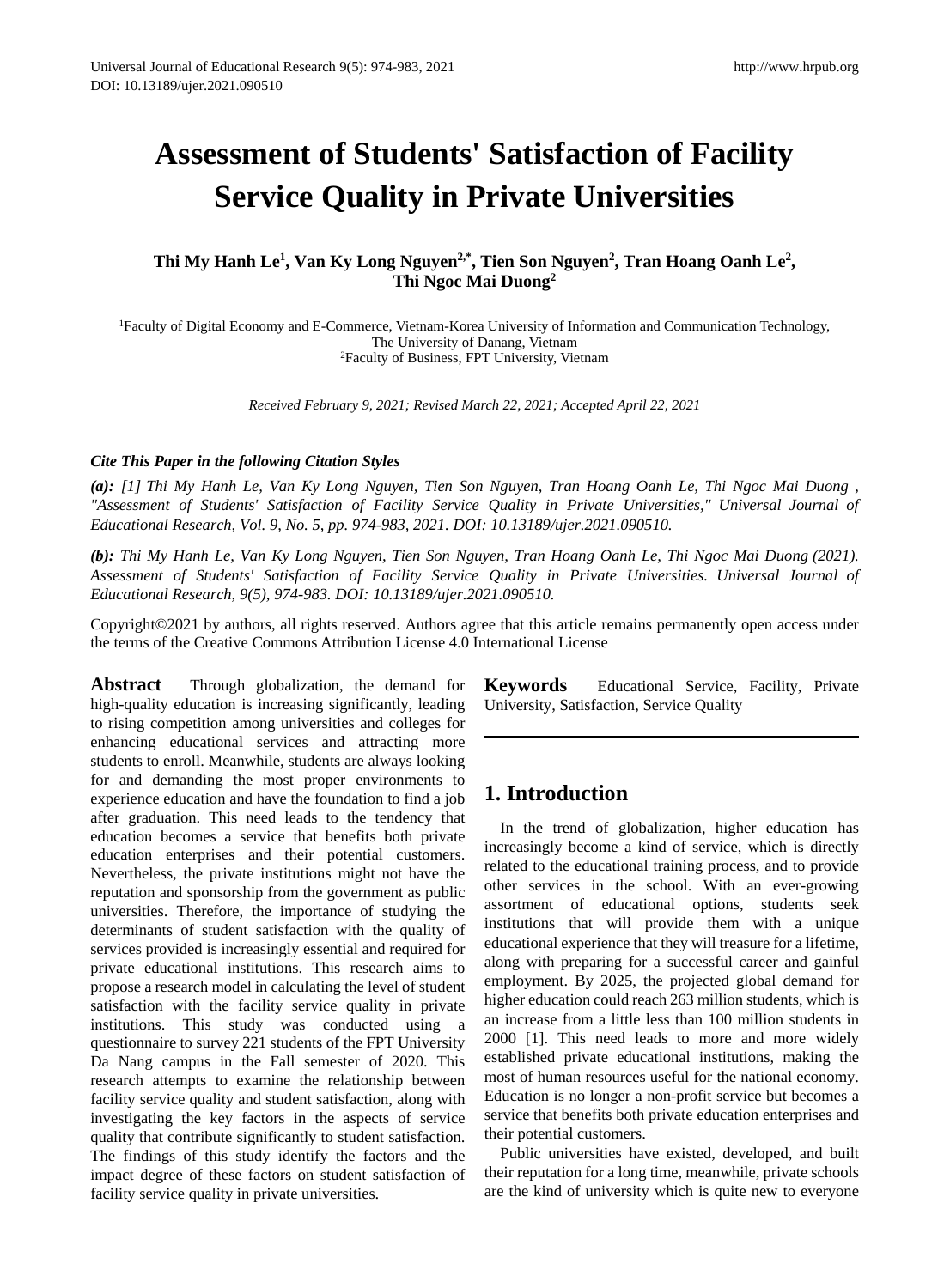and established significantly because of the increasing educational needs. However, private institutions do not have the reputation and sponsorship from the government as public academies, so they have to build brands, raise capital from investors, seek and convince students to enroll for studying. Institutional budgets are developed based upon projected enrolments; it is becoming crucial for private institutions to retain the students they recruit. Therefore, the importance of researching the determinants of student satisfaction with the quality of services provided is increasingly essential and required for private educational institutions to clearly define the competition in educational services [2]. In this view, to attract students, one proposal for private universities needs to improve the training quality, especially regularly improve and renew facility service quality to create lasting engagement with students and effectiveness in the provision of services commensurate with the expenses that students pay. Student satisfaction and academic performance have been the main focus of both scholars and policymakers in the competitive studying environment [3].

FPT University is one of the leading private universities in Vietnam training and applying for international standard educational programs. In Vietnam, in 2012, FPT University was the first university to be recognized as Three Stars according to QS Stars international standards of universities around the world [4]. In 2018, FPT Education became Vietnam's only educational organization to get two Brand Laureate awards, won the Premier Corporate Brands in Education Excellence, and got Best Brands in Education Tertiary [5]. With these award categories, FPT Education in general and FPT University, in particular, have affirmed the prestige, influence level, and training quality of the educational brand to domestic and international customers. Currently, the university is continuously expanding its training system, which results in a rapid increase in the number of students over the years. The base of Danang has been built and put into operation in 2019 [6], which has provided modern and advanced facilities and meet the demand for an enormous number of students studying at FPT University. Therefore, it is plausible to prefer FPT University as the representative for a private higher education institution, along with the student satisfaction research model that authors are working on, accordantly with the evaluation standards for other private educational institutions. Competitive pressure with other universities is therefore inevitable. To succeed in the quality race with other universities, one of the essential strategies is to enhance student satisfaction with the quality of service provided.

Since few articles are surveying the quality of facilities in private universities, especially in FPT University which has stable training and investment funding, this research will then emphasize the facility service quality. This study, firstly, aims to provide raw data, which was surveyed from students, to estimate their satisfaction with facility service

quality. Secondly, this study seeks to explore aspects of service quality and calculate the level of satisfaction among students of private institutions. Accordingly, the authors can examine the research model with 5 factors that can significantly affect the student's satisfaction level in service quality, namely tangibles, reliability, responsiveness, assurance, and empathy. Besides, this study will provide outcomes and suggest several recommendations for private institutions in higher education to enhance their performance and operation. This paper also provides universities a tool to develop their competitive advantage in this highly aggressive competition, not only among the private entities but also the other public schools that already have extraordinary status in the education market.

The remaining structure of the paper continues with the theoretical background, the proposed framework, and materials and methods. Then the results are presented, followed by an in-depth discussion of results and observations. Based on the discussion, the last section of the paper is the conclusion with a summary and relevant contributions.

### **2. Theoretical Background and Research Framework**

### **2.1. The Relationship between Customer Satisfaction and Service Quality**

Customer satisfaction can be a multi-dimensional construct or a one-dimensional construct [7]. Satisfaction is a psychological state affected by two processes [8]:

- (i). Expectation of the service before use
- (ii). Perception of customers about the service after the experience.

Many studies have concluded that service quality leads to customer satisfaction [9, 10]. Quality is the premise of satisfaction and is the main factor affecting satisfaction. Therefore, to improve customer satisfaction, suppliers must improve service quality. In other words, service quality and customer satisfaction have a close relationship with each other, in which service quality is what is created first and then determines customer satisfaction.

Based on the definitions above, we can state that: "The satisfaction of students with the quality of educational services is a comprehensive assessment of the educational activities that the school offers to students". The quality is not only generated by the service but also evaluates the process to meet the needs of students. In the field of education, the relationship between service quality and customer satisfaction has also been confirmed through many studies. Snipes and Thomson [11] investigated the factors influencing perceived quality in higher education of students by surveying students of 6 small and medium scale universities in 3 states of the United States. The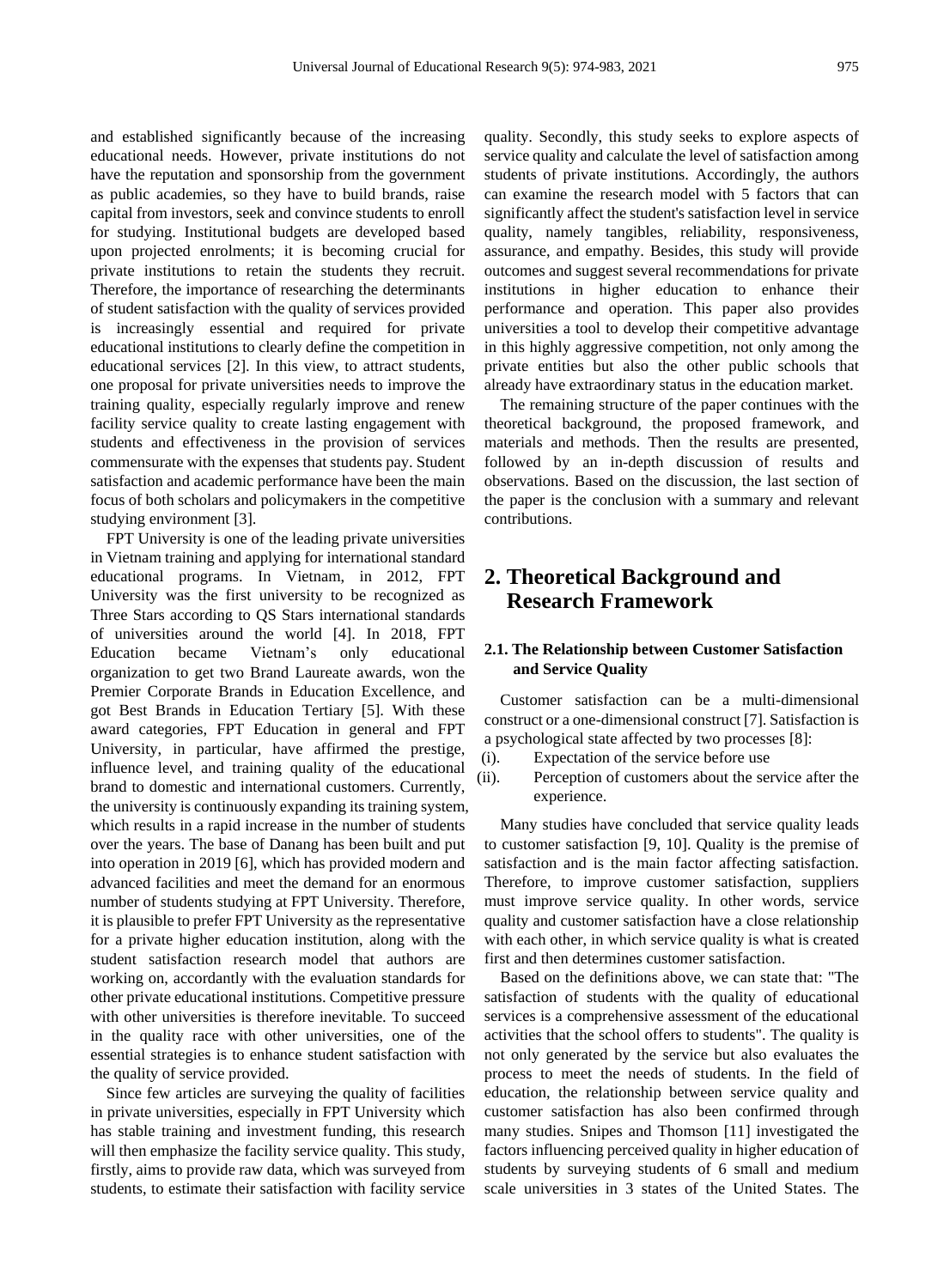results of regression analysis show that from 5 theoretical components of SERVQUAL 3 components are reliable enough: (1) empathy; (2) competence and reliability; (3) tangibles of the work environment.

Chua [12] has studied and evaluated the quality of higher education from many different perspectives: students, parents, lecturers, and seekers of labor resources. The results show that most of the components of the SERVQUAL model (including (1) tangibles, (2) reliability, (3) responsiveness, (4) assurance, and (5) empathy) are expected to be higher than what they received.

Tran [13] studied the factors affecting the satisfaction of students at Thai Nguyen University of Economics and Business Administration. The results of the theoretical model test show that 5 components impact student satisfaction on the quality of training. In which, the component that has the strongest impact on student satisfaction is the assurance of the staff and faculty, the second is reliability about the ability to fulfill the commitment, the third is the facilities, the fourth is the faculty, and ultimately is empathy.

Nguyen [14] surveyed student satisfaction with training activities at the University of Natural Sciences - National University of Ho Chi Minh City. The results of regression analysis show that student satisfaction depends on factors of decreasing influence as follows: firstly, the appropriateness and responsiveness of the training program, the qualification, and dedication of the faculty, the general skills students gain after the course, the level of responsiveness from the school, and the final is facilities for learning.

From the results of the above studies, service quality and customer satisfaction have a close relationship with each other, in which service quality (including 5 main factors: tangibles, reliability, responsiveness, assurance, and empathy) is an important factor affecting the satisfaction of customers. Thus, the higher the customer appreciation of the components of service quality, the higher their overall satisfaction with service quality and vice versa.

#### **2.2. Theoretical Background**

In 1985, Parasuraman et al. have identified 10 dimensions used by consumers in evaluating service quality [15]. In subsequent research, they found a high degree of correlation between several of these variables and consolidated them into 5 broad dimensions [16]:

(1) **Tangibles:** Appearance of physical facilities, equipment, and personnel, and communication materials [17].

Tangible elements in the educational service mentioned include facilities such as classrooms, libraries, dormitories. Tools or equipment are used to provide services such as electricity and water supply systems. A good training program but lack of facilities for learning, lack of practice

rooms, the knowledge that students learn is only theoretical but not practical [18]. Therefore, the lack of physical facilities can negatively affect the teaching and learning activities of students at universities.

(2) **Reliability:** Ability to perform the promised service dependably and accurately [17].

It implies that the firm plays out the assistance right the primary time. It additionally means that the firm honors its promises [19]. Students' trust in the school is based on their ability to do exactly what is committed to academic conditions, the education service delivery policy, or the school's curriculum. This element is proven by many researchers in the study on training quality [20]. The fulfillment of what has been promised demonstrates the reputation of the school, especially in educational services, is of great interest, and the consumer who is willing to pay to choose a school is due to their belief in which the school has committed to such as good learning environment, high-quality training, ideal learning conditions [18].

(3) **Responsiveness:** Willingness to help customers and provide prompt service [17].

Parasuraman et al. highlighted that the responsiveness of willing employees involves telling customers exactly when things will be done, giving them undivided attention, promoting services, and responding to their requests. Responsiveness was ranked as the third dimension in SERVQUAL [21]. Dimension responsiveness according to Hardiyansyah a good consists of indicators of responding to each customer who wants to get service, officers perform services quickly, precisely, and carefully, and all customer complaints are responded to by officer [22]. This is also in line with Purwoastuti and Walyani who argue that the dimension responsiveness is the ability to help customers and provide services quickly or responsively, for example; the ability of university departments to student complaints, officers provide clear and easy to understand information, fast action when students need them [23].

**(4) Assurance** *(credibility, security, competence, and courtesy)*: Knowledge and courtesy of employees and their ability to inspire trust and confidence [17].

The quality assurance in education services is directly related to the performance of the staff. The organizations arrange staff with competence, knowledge, and courtesy throughout the course of service delivery to learners. As the demand for quality education increases, there is an increasing demand for quality assurance for international universities where there is increased mobility of students, faculty, programs, and higher education institutions in the global network [24, 25]. Quality assurance can be a driver for organizations to accomplish excellence in higher education [26]. Students are at the core of higher education so investing time and money in the system, related to them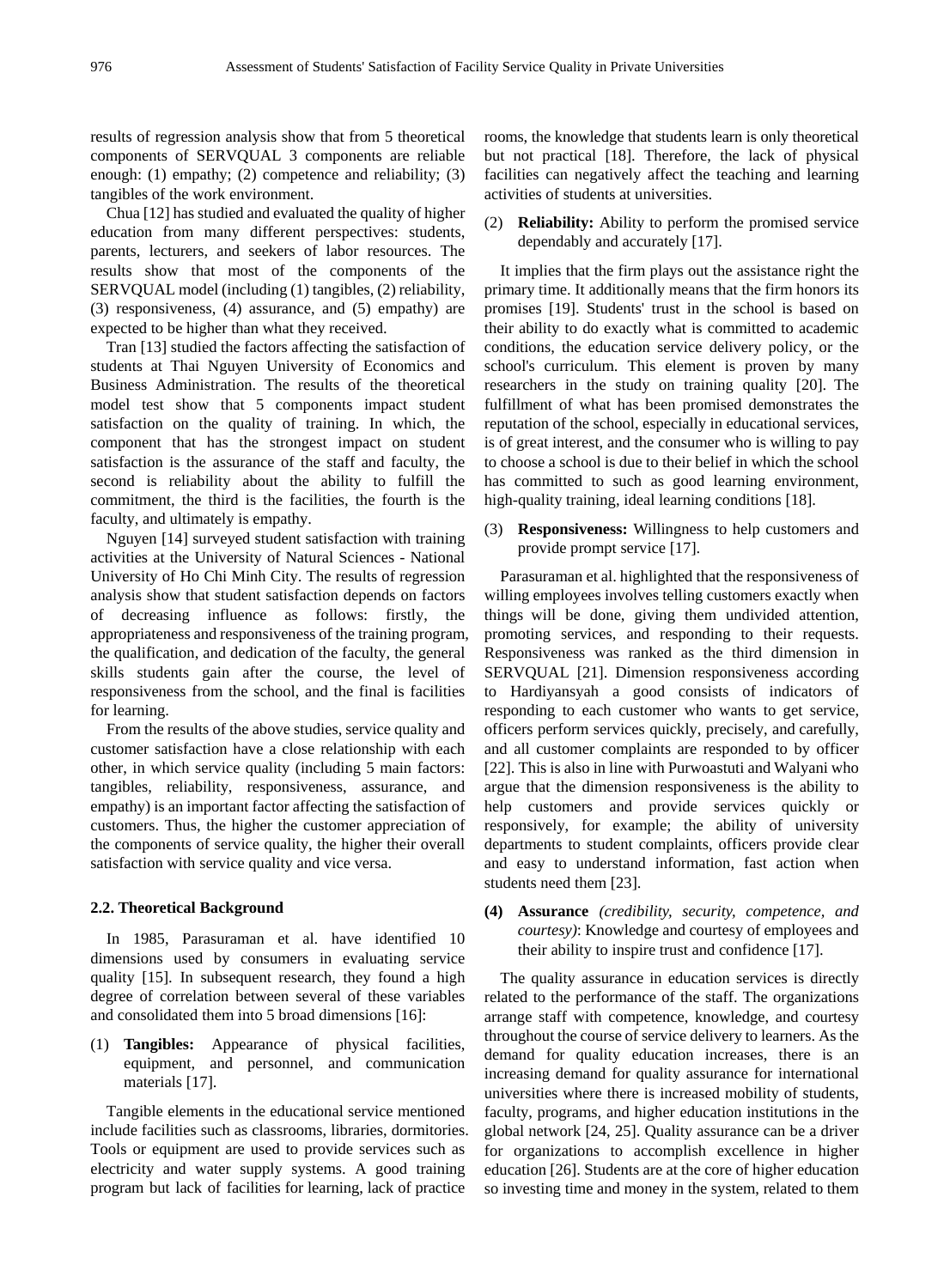can improve the assurance processes, bring student satisfaction [26].

(5) **Empathy** *(easy access, good communications, and customer understanding)*: Caring, individualized attention the firm provides for its customer [17].

Empathy is the key driver to achieve a high-quality customer experience in service settings [27]. As a psycho-social concept, empathy is defined as the response to and the ability to feel what others are feeling [28]. Results show that both students and staff alike evaluate empathy as important in the co-created service experience [29]. The provision of individualized attention to students to positively influence student experience in learning was deemed important by both staff and students [30].

#### **2.3. Research Framework**

From the above literature discussion, the authors propose the research model with the following hypotheses:

**H1<sup>+</sup>** : There is a positive relationship between the tangible dimension of service quality and student satisfaction.

**H2<sup>+</sup>** : There is a positive relationship between the reliability dimension of service quality and student satisfaction.

**H3<sup>+</sup>** : There is a positive relationship between the responsiveness dimension of service quality and student satisfaction.

**H4<sup>+</sup>** : There is a positive relationship between the empathy dimension of service quality and student satisfaction.

**H5<sup>+</sup>** : There is a positive relationship between the assurance dimension of service quality and student satisfaction.





**Figure 1.** The research model of effects of service quality towards the student's satisfaction

Based on the study of service quality measurement theory, the study selects the SERVQUAL model to study the quality of providing facilities for students at private universities. The research model includes 21 observed variables, divided into 6 groups (including the dependent variable). Variables are measured on the 5-point Likert

scale: (1) Strong disagree; (2) Disagree; (3) Neutral; (4) Agree; (5) Strong agree.

### **3. Materials and Methods**

#### **3.1. Data Collection**

According to Hair et al., the minimum sample is 100 and the best-observed ratio is 10:1 for applying EFA analysis [31]. The survey model in this study includes 6 representative variables, including five independent variables and one dependent variable. Because of 21 observed variables, therefore, the number of samples required is  $21 * 10 = 210$  at least. To ensure a high-reliability level, the study investigated all K13, K14, and K15 students who have been using the facilities provided by FPT University Da Nang, and the results obtained 223 samples, of which two samples are invalid. This paper excluded K16 as they are new students and have not been using all services in the university for a long time.

**Secondary data:** To evaluate the quality of providing facilities for living and learning of students, this study used information from relevant departments in the university.

**Primary data:** The information about the service provided, the quality, and the student's satisfaction with the quality of services are gathered using the questionnaire surveys. Respondents were students of the second, third, and fourth years of study. The investigation of these students ensures that they are aware and have used the services provided in FPT University Da Nang.

#### **3.2. Methods of Processing and Analyzing Data**

The study used SPSS software to synthesize and analyze data. In the study, the following specific methods were used, including:

- (1) Descriptive statistical method: This method is used to statistic the composition and characteristics of respondents: gender, school year, major, and other basic characteristics.
- (2) Cronbach alpha reliability and exploratory factor analysis (EFA): This method is used to test the reliability of the scale and identify factors affecting student satisfaction with the facility service quality provided by FPT University Da Nang.
- (3) A linear regression model: This model was established and analyzed to examine the effect of the factors on the dependent variable - student satisfaction with the facility service quality provided by FPT University Da Nang.

### **4. Results**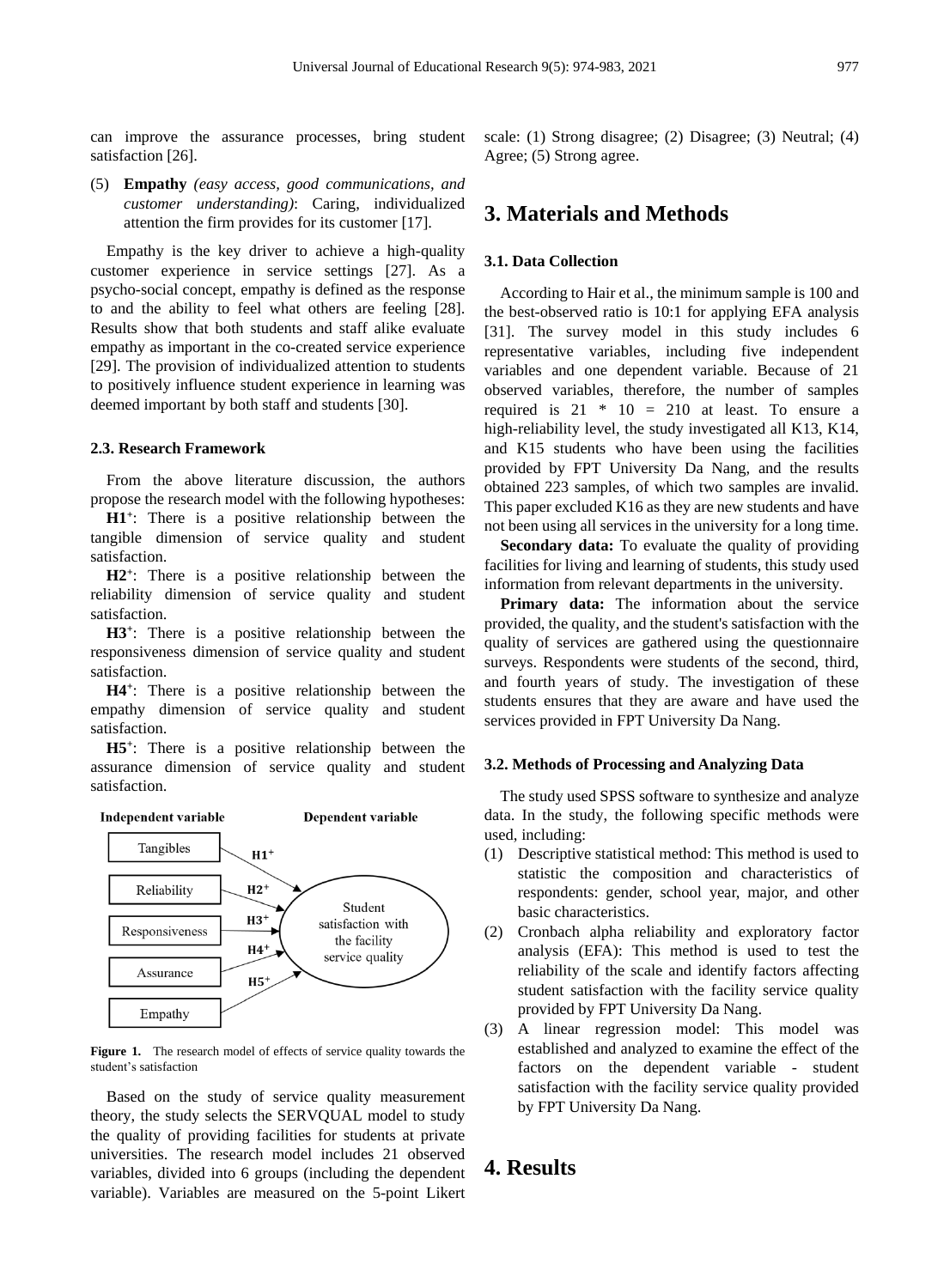|                               |                                | <b>Rapic 1.</b> Demographic statistics $(x - 221)$ |            |
|-------------------------------|--------------------------------|----------------------------------------------------|------------|
| <b>Variables</b>              |                                | <b>Frequency</b>                                   | Percentage |
| <b>Session</b>                |                                |                                                    |            |
| K <sub>13</sub> (juniors)     |                                | 44                                                 | 19.9%      |
| K <sub>14</sub> (seniors)     |                                | 109                                                | 49.3%      |
| K <sub>15</sub> (sophomores)  |                                | 68                                                 | 30.8%      |
| <b>Genders</b>                |                                |                                                    |            |
| Male                          |                                | 118                                                | 53.4%      |
| Female                        |                                | 103                                                | 46.6%      |
| Major                         |                                |                                                    |            |
| <b>International Business</b> |                                | 45                                                 | 20.4%      |
| Software Technology           |                                | 60                                                 | 27.1%      |
| Languages                     |                                | 27                                                 | 12.2%      |
|                               | <b>Business Administration</b> | 48                                                 | 21.7%      |
| <b>Hotel Management</b>       |                                | 12                                                 | 5.4%       |
| Graphic Design                |                                | 29                                                 | 13.1%      |

**Table 1.** Demographic statistics (N = 221)

Data collected from students using a structured questionnaire is via a previously discussed research model. Respondents for the study are students currently enrolled at FPT University Da Nang who have used the facilities provided by the school. This study was conducted using a set of questionnaires to 221 students by the convenient sampling method, excluding students from K16. Among the respondents, male respondents were 118, thus representing 53.4% of the total population. Whereas the female respondents were 103 and thus presenting 44.6% of the total population. All the respondents are undergraduate students. The majority of the student population was between 19 to 22 years of age group.

(1) The results of scale quality testing:

**Table 2.** Scale quality results

| Variables               | Initially<br>observed<br>variable | Observed<br>variables<br>remaining | Cronbach's<br>Alpha |
|-------------------------|-----------------------------------|------------------------------------|---------------------|
| Tangibles (TAN)         | 5                                 |                                    | 0.833               |
| Responsiveness<br>(RES) | 3                                 | 3                                  | 0.769               |
| Empathy (EMP)           |                                   |                                    | 0.840               |
| Assurance (ASS)         | 3                                 | 3                                  | 0.747               |
| Reliability (REL)       | 3                                 | 3                                  | 0.640               |
| Satisfaction (SAT)      |                                   |                                    | 0.825               |

The results showed that all factors have high Cronbach - Alpha reliability coefficients, from  $0.640 - 0.843$ . These factors are greater than 0.6, which qualifies for EFA. Corrected Item-Total Correlation of the variables on the scale is greater than 0.3 except for the observed variable TAN4, so this observed variable is removed to meet the requirements and high reliability.

(2) The results of interpretation of the variables in the model:

**Table 3***.* Rotated Component Matrix

|                  | Component    |                |      |                |      |  |  |
|------------------|--------------|----------------|------|----------------|------|--|--|
|                  | $\mathbf{1}$ | $\mathfrak{2}$ | 3    | $\overline{4}$ | 5    |  |  |
| TAN <sub>2</sub> | .866         |                |      |                |      |  |  |
| TAN3             | .852         |                |      |                |      |  |  |
| TAN1             | .699         |                |      |                |      |  |  |
| TAN5             | .647         |                |      |                |      |  |  |
| REL1             |              | .856           |      |                |      |  |  |
| ASS <sub>2</sub> |              | .839           |      |                |      |  |  |
| ASS3             |              | .838           |      |                |      |  |  |
| EMP1             |              |                | .758 |                |      |  |  |
| EMP4             |              |                | .718 |                |      |  |  |
| EMP <sub>2</sub> |              |                | .654 |                |      |  |  |
| EMP3             |              |                | .631 |                |      |  |  |
| RES3             |              |                |      | .774           |      |  |  |
| RES <sub>2</sub> |              |                |      | .714           |      |  |  |
| RES1             |              |                |      | .648           |      |  |  |
| REL <sub>2</sub> |              |                |      |                | .923 |  |  |
| REL <sub>3</sub> |              |                |      |                | .554 |  |  |

From the rotation matrix result, the variable ASS1 has a load factor of less than 0.5, so it doesn't load at any factor. Perform a second EFA factor analysis after eliminating 1 observed variable ASS1.

Results of the rotation factor matrix showed that the original 5 groups of factors were rearranged into 5 groups with different dimensions from the original.

- Factor 1: Includes 4 variables TAN3, TAN2, TAN1, TAN5, this group is named TAN (stand for Tangibles)
- Factor 2: Includes 3 variables from ASS3, REL1, ASS2, this group is named ASS (stand for Assurance)
- Factor 3: Includes 4 variables EMP1, EMP4, EMP2, EMP3, this group is named EMP (stand for Empathy)
- Factor 4: Includes 3 variables RES3, RES2, RES1, this group is named RES (stand for Responsiveness)
- Factor 5: Includes 2 variables REL2, REL3, this group is named REL (stand for Reliability)

Thus, can see from 18 initial variables (excluding 3 variables SAT1, SAT2, SAT3) and removing 2 low-reliability variables (TAN4, ASS1) to 16 observed variables, the results have been reorganized to 5 groups of variables represented. These are the 5 factors discovered that affect student satisfaction with the provision of facilities services to the FPT University students in Da Nang campus.

#### (3) The results of regression analysis:

The synthesis results show that the model with  $R^2$  = 0.709 (adjusted) shows that the independent variables in the model can explain 70.9% of the variation of the dependent variable, which means that 70.9% of student satisfaction FPT University with the school facilities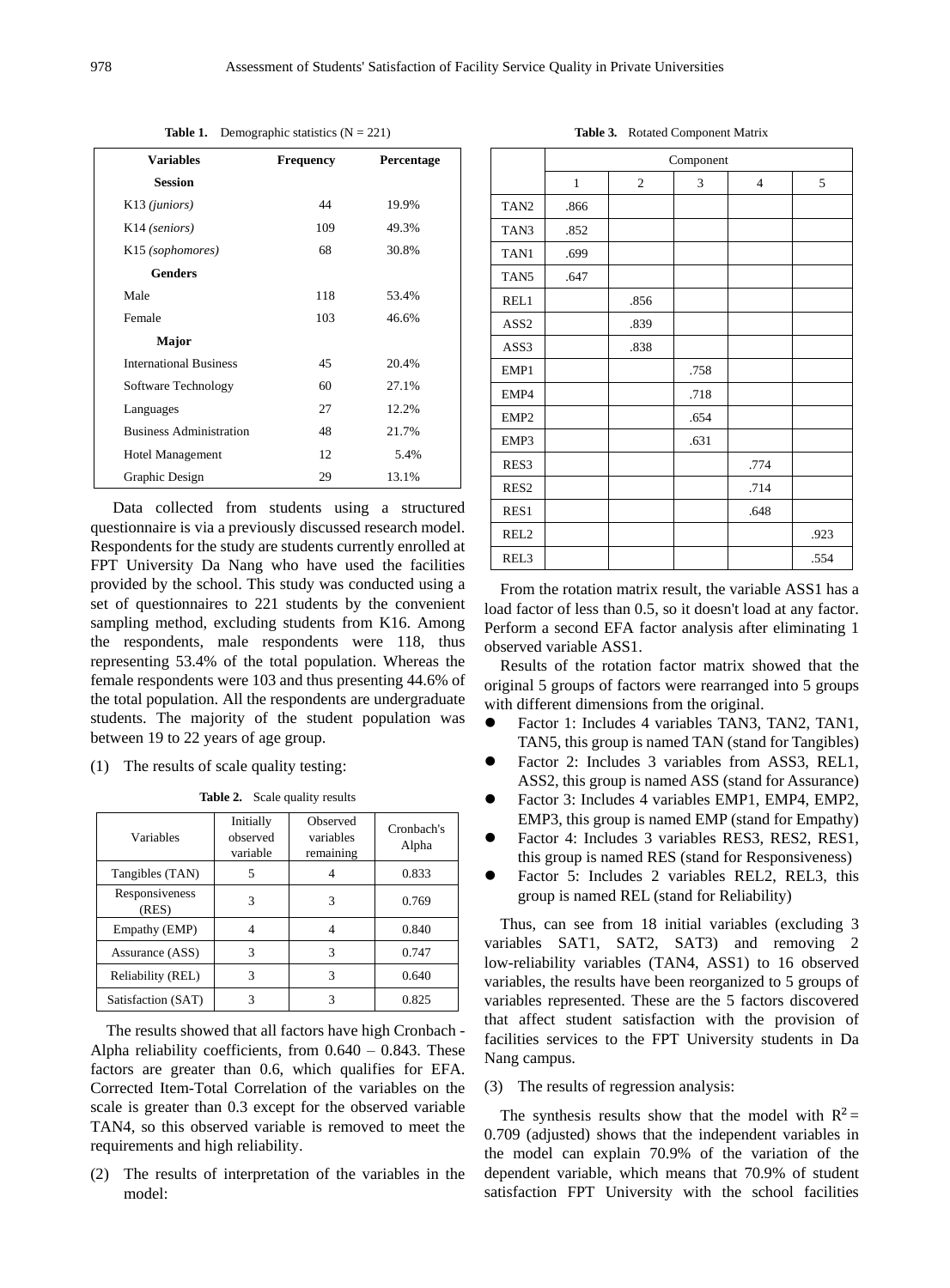services quality is explained by 5 variables discovered in this study. The remaining 29.1% is due to the non-model variables and random error. Besides, the value of Durbin - Warson  $= 1.547$  is in the range of 1.5 - 2.5, so there is no correlation between the residues. The model does not violate assumptions about the independence of the error.

**Table 4.** Model summary

|                   | Square | Square | the Estimate | Watson |
|-------------------|--------|--------|--------------|--------|
| .846 <sup>a</sup> | .716   | .709   | .45216       | 1.547  |

*a. Predictors: (Constant), REL, TAN, ASS, RES, EMP*

*b. Dependent Variable: SAT*

This study uses a linear regression model to examine the relationship between the 5 factors drawn from the above EFA analysis. In this study, the linear regression model is rewritten as follows:

$$
SAT = \beta1*TAN + \beta2*ASS + \beta3*EMP + \beta4*RES + \beta5*REL
$$

In which: **SAT:** *dependent variable* TAN, ASS, EMP, RES, REL: *independent variables* ßi: *standardized coefficient for each variable*

The regression results are given in the following table 5. The results of the analysis of the regression coefficients in the model showed that the significance of the TAN, ASS, EMP, and REL have Sig.  $< 0.05$ , except for RES with Sig.  $=$ 0.391> 0.05. Therefore, the independent variables have an effect on student satisfaction except that the RES variable does not affect student satisfaction. The TAN, ASS, EMP, and REL components all have meaning in the model and have a positive impact on student satisfaction because the regression coefficients of those components all have a positive sign. Based on the magnitude of the standardized regression coefficient beta, the order of the level of impact from strongest to weakest of the independent variables to the dependent variable SAT is REL (0.309)> TAN (0.288)> EMP (0.243)> ASS (0.172).

The VIF coefficient of the independent variables TAN and EMP is greater than 2, so there is a phenomenon of multicollinearity. This phenomenon is explained that in our study, there exists a high correlation between these two independent variables in the regression model. In other words, an independent variable can be used to predict another. When the independent variable EMP donates, the independent variable TAN increases and vice versa, the EMP decreases, the TAN also decreases.

From the regression results, the regression function is rewritten as follows:

$$
SAT = 0.288*TAN + 0.172*ASS + 0.243*EMP + 0.309*REL
$$

#### *Explanation of model meaning:*

- 1. Tangibles (TAN) variable has a coefficient of 0.288, which indicates that the addition of one more assessment point will make students satisfied with the conditions of facilities served by FPT University Da Nang increased to 0.288 points;
- 2. The assurance (ASS) variable has a coefficient of 0.172, which indicates that an increase of one point in the assessment of the assurance degree of students' requirements will result in student satisfaction with the facilities being served by FPT University Da Nang increased to 0.172 points;
- 3. The empathy (EMP) variable has a coefficient of 0.243, which indicates that an increase of one point in an assessment score of the school's empathy level will result in student satisfaction with the facilities served by the FPT University Da Nang increased to 0.243 points. This independent variable has a multicollinearity phenomenon with the independent variable (TAN). This means that when the school empathizes with students' requests, the school will always actively improve its facilities (TAN). On the contrary, if empathy doesn't exist, the university cannot understand the needs of students to satisfy them. These two independent variables cause the regression test to be significantly limited;
- 4. The reliability (REL) variable has a coefficient is 0.309, which indicates that the addition of one more assessment point will make students satisfied with the conditions of facilities served by FPT University Da Nang increased to 0.309 points.

| Model      | <b>Unstandardized Coefficients</b> |                   | <b>Standardized Coefficients</b> |          |      | <b>Collinearity Statistics</b> |       |
|------------|------------------------------------|-------------------|----------------------------------|----------|------|--------------------------------|-------|
|            | B                                  | <b>Std. Error</b> | <b>Beta</b>                      | t        | Sig. | <b>Tolerance</b>               | VIF   |
| (Constant) | $-.191$                            | .187              |                                  | $-1.025$ | .306 |                                |       |
| <b>TAN</b> | .269                               | .052              | .288                             | 5.165    | .000 | .424                           | 2.360 |
| <b>ASS</b> | .164                               | .046              | .172                             | 3.537    | .000 | .558                           | 1.792 |
| <b>EMP</b> | .225                               | .052              | .243                             | 4.336    | .000 | .420                           | 2.379 |
| <b>RES</b> | .046                               | .054              | .044                             | .859     | .391 | .512                           | 1.953 |
| <b>REL</b> | .333                               | .046              | .309                             | 7.188    | .000 | .713                           | 1.402 |

**Table 5**. Coefficients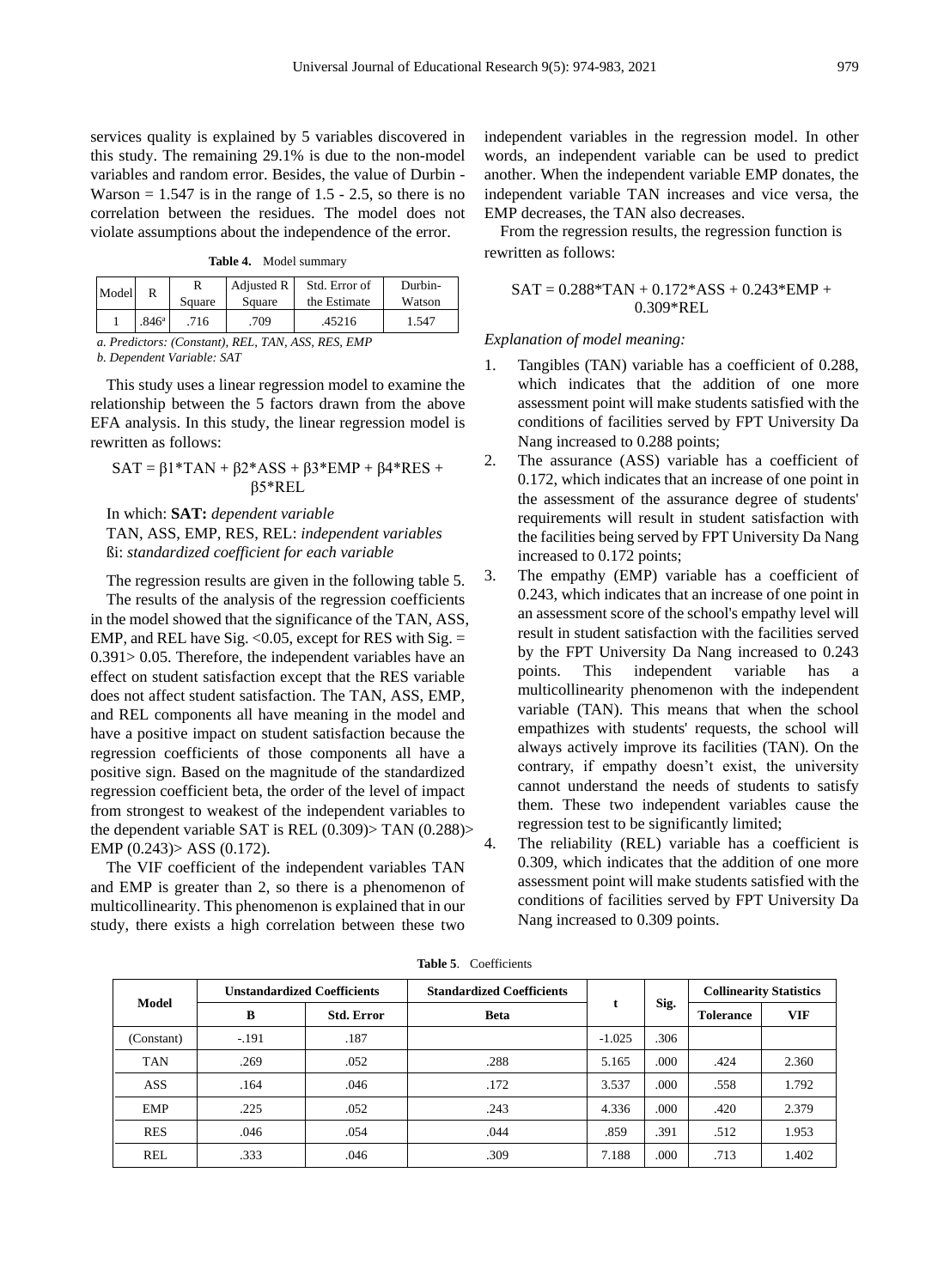### **5. Discussion**

The research is based on the theory of service quality bringing customer satisfaction, thereby synthesizing relevant practical studies to build a model to evaluate student satisfaction at private universities. The sustainable development of a university is influenced by many factors, of which student satisfaction is one of the most important. The research is analyzed based on the service quality research model including 5 main factors: tangible, responsiveness, empathy, assurance, and reliability.

According to the results, responsiveness is a factor that does not have a significant impact on the satisfaction of students with the school's facilities. In addition, the regression results also clearly determined that the reliability variable had the most crucial impact on student satisfaction. Most students assess that the institute's commitments to providing facilities are guaranteed. Problems and inquiries about facility service quality are provided promptly. It can be understood that most of the students expect a school with modern and convenient amenities to meet their learning and living needs. All students require the institution to provide a broad range of services as well as facilities according to what they introduced before students enter this school. Therefore, the satisfaction of what is committed to customers is considered as the leading factor that private schools need to ensure.

Tangibles is the second influential variable, ranked after reliability. This can be explained when FPT University is at the top of private universities with modern amenities commensurate with the tuition fees students are willing to promptly pay in Vietnam. FPT University at Da Nang campus has met the needs of facilities for students, not only learning equipment, but the school also has provided some facilities to support physical health such as soccer field, basketball court, athletic facility. In addition, the library also provides free materials according to the foreign curriculum for each student's course. However, one of the recent complaints from students at FPT Da Nang University efficiently is their considerable dissatisfaction with the parking lot of the school. It may be just an insignificant factor, but it can affect the student's experience at school in the long run. Therefore, not only FPT University but also other universities should thoroughly understand each student's demands to fully satisfy and increase their satisfaction with the quality of the university. Besides, academic institutions need to regularly renew and improve the excellent quality of their facilities to remain progressively modern, keeping up with the global trend of educational service quality. Meet the needs of domestic and international students at private universities.

Accordingly, the dedication, enthusiasm, or is adequately understood as the assurance of the facility staff in the process of providing services of private educational

institutions to students, as well as the reputation of the school to merely ensure equipment always supports students is factors that need to be paid more attention. Employees act as a key bridge between service delivery and the perception of customer satisfaction. This not only makes an image but also builds a lasting satisfaction for private universities. Even the service staff such as cleaning and private security guards also need to carefully help and enthusiastically support students in adapting and performing activities on campus. In essential particular, the private school must always listen to the accurate assessment and specific feedback about the necessary provision of suitable facilities for student learning and social activities.

Finally, empathy equally determines in part the student's satisfaction at private schools about the quality of the facilities served. Student requirements for testing and comprehensive evaluation, thereby improving service quality are always necessary. From getting prompt comments and constructive feedback, academic institutions can quickly spot gaps and fill them with student satisfaction. In addition, the school also needs to create conditions for all students to participate in community activities to improve students' practical skills. Properly providing considerable interest to prospective students is key to generating a positive experience for the educational institution's own clients.

According to the above important findings of the study, discussions will be reviewed its significance and support by previous studies. The research results initially clarify the positive trend of each selected variable for the study. To be specific, the results highlighted the student's satisfaction with the school's reliability (β4=0.309) in the quality of service facilities, followed by tangibility ( $\beta$ 1 = 0.288), empathy ( $\beta$ 3 = 0.243), and assurance ( $\beta$ 2 = 0.172). Meanwhile, the responsiveness factor is considered not affecting student satisfaction in the author's study. Besides, the relationship between overall service quality and student satisfaction of 0.709 means this relationship is stronger than average. Seeing that reliability and tangibility had a stronger relationship than empathy and assurance prompted the researcher back to what Chua [12] had emphasized, taking it as a compliment with services offered in private higher education to increase satisfaction. Tran (2006), in his research, mentioned that assurance was one of the most significantly related aspects of satisfaction followed by reliability. It is found that, although aspects of service quality are critical, responsiveness is considered one of the most important factors Nguyen (2010). Consistent with what Snipes and Thomson (1999) describe in their research, say that although all aspects of service quality help explain student satisfaction but that doesn't mean all aspects are meaningful. Unlike public schools, it is evident a private school is committed to influencing the most students, as a strategy for engaging their clients. The cost of public educational institutions is sponsored by the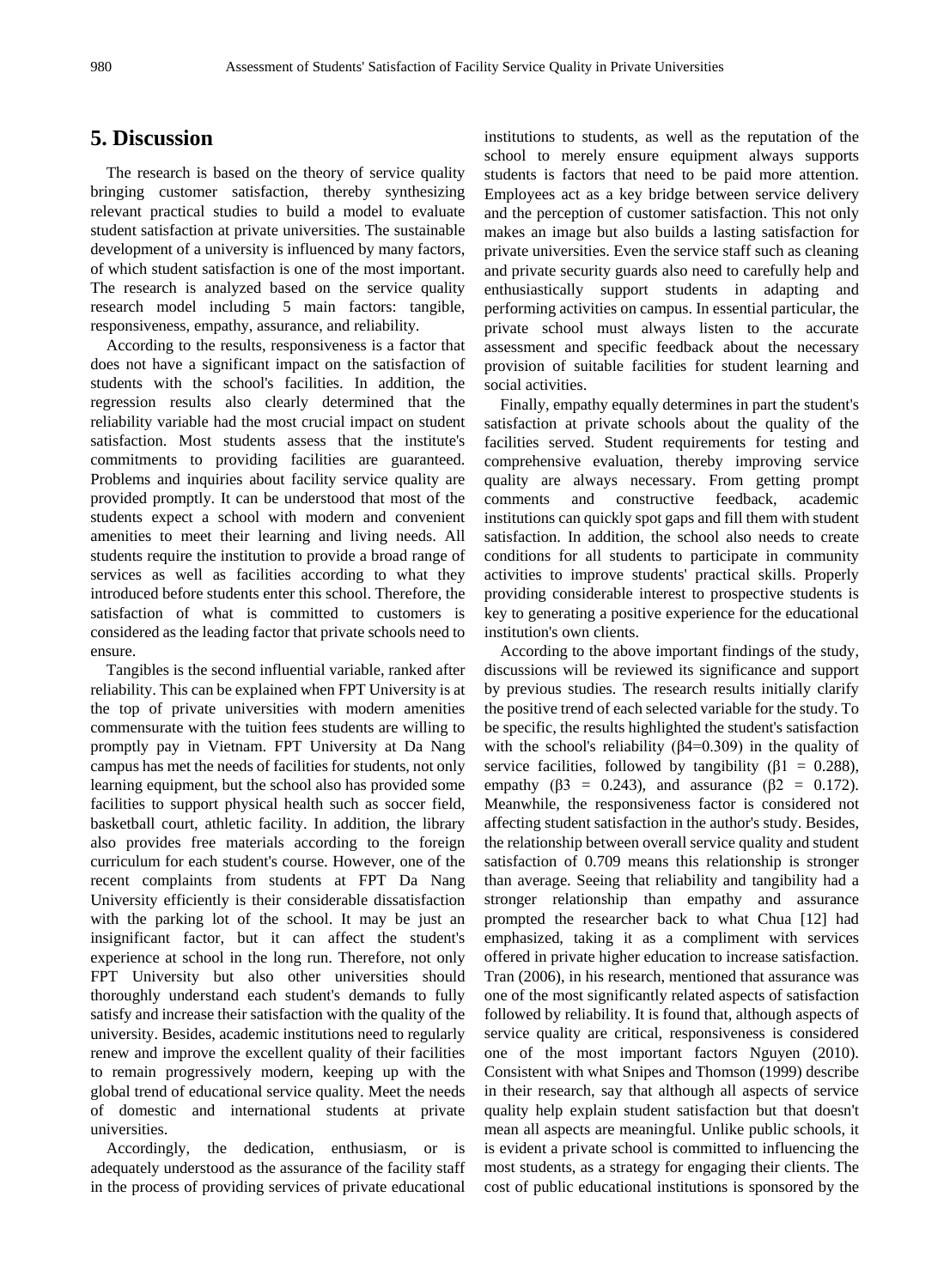government, and the fees students pay are considered satisfied with what they receive. In that case, the tangible elements obtain the means provided to support the teaching and learning process, the evidence to bring empathy and assurance for students throughout the experience. Therefore, students in private schools expect more from other factors but overlook responsiveness factors when assessing their level of satisfaction at private schools.

### **6. Conclusion**

The research is based on the theory of service quality to provide customer satisfaction, thereby synthesizing relevant practical studies to build a model of student satisfaction assessment of the private universities. The sustainable development of a university is influenced by many factors, of which student satisfaction is one of the most important factors. The school must always innovate and improve student satisfaction, not only about the facilities of the school, but also the quality of the teaching and the qualifications of the faculty. Besides, the school also needs to create conditions for all students to participate in community activities to improve students' practical skills.

This study has applied the service quality model SERVQUAL which is a well-known method of Parasuraman for measuring the quality of service through processing customer satisfaction. SERVQUAL model includes 5 components: (1) Reliability, (2) Responsiveness, (3) Tangibles, (4) Assurance, and (5) Empathy. Survey results from 221 students assessed the current state of the facilities provided, indicating the factors affecting student satisfaction with the quality of services that the school

meets. Specifically, 4 main groups of factors that affect student satisfaction at private universities include (1) Tangible, (2) Assurance, (3) Empathy, and (4) Reliability. The research results have helped to provide suggestions and important foundations in building solutions to improve the quality of services provided and improve student satisfaction at private universities. By measuring the satisfaction of students with certain service elements to recognize the service quality, it detects the weaknesses and limitations in service delivery, as a basis for improving and enhancing service quality.

Although qualitative factors have been quantified scientifically and evidently, there are also a few limitations. Firstly, this study examines the 4 components of educational service quality to student satisfaction, and it explains 70.9% of the variation in student satisfaction. Thus, several other factors can affect student satisfaction besides the proposed research model. Secondly, this research was conducted in the situation of the COVID-19 pandemic, it is necessary to conduct further research in a normal period. In addition, the future research direction, proposing solutions to improve service quality, needs time to prepare and to check samples collected from questionnaires satisfactorily. The content describes the cause or reason for satisfaction, combined with factor analysis to clarify the basis and propose solutions.

### **Conflict of Interest**

The authors declare no conflicts of interest. The authors also declare that they have no known competing financial interests or personal relationships that could have appeared to influence the work reported in this paper.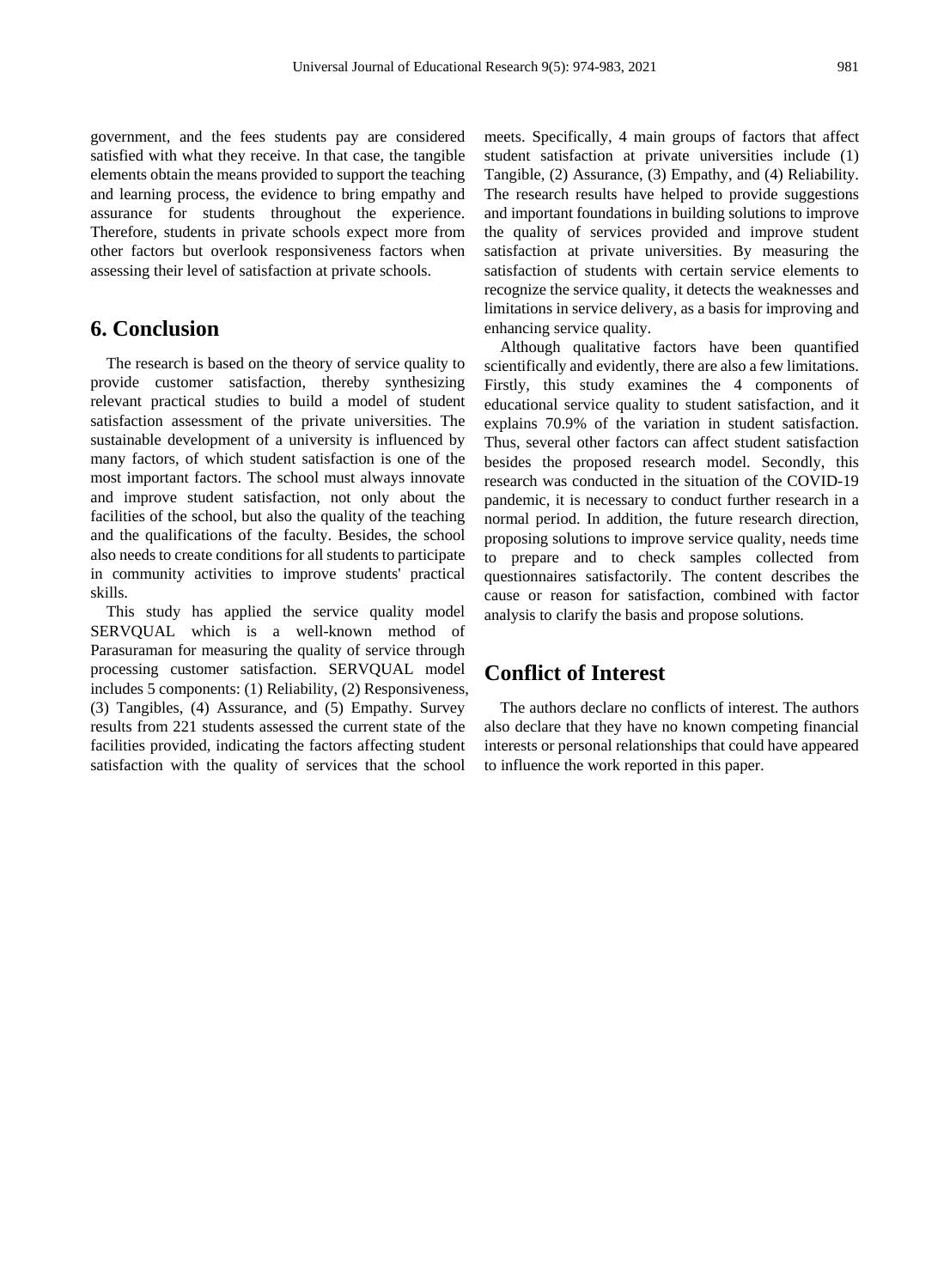## **APPENDIX**

| <b>ORDER</b>     | <b>VARIABLES</b>                                                                                                             |              |   |   |                |   |
|------------------|------------------------------------------------------------------------------------------------------------------------------|--------------|---|---|----------------|---|
| Ι                | Tangibles (TAN)                                                                                                              | $\mathbf{1}$ | 2 | 3 | $\overline{4}$ | 5 |
| TAN1             | The number of classrooms is guaranteed, clean, well-lit, well-ventilated, and fully<br>equipped.                             |              |   |   |                |   |
| TAN <sub>2</sub> | The school library has abundant study materials and references, convenient search<br>facilities.                             |              |   |   |                |   |
| TAN3             | Dormitory, gymnasium, leisure spot, campus for students with enough, clean,<br>suitable equipment                            |              |   |   |                |   |
| TAN4             | The electricity and water system are fully provided and convenient.                                                          |              |   |   |                |   |
| TAN <sub>5</sub> | The University's information system and website are regularly updated and easy to<br>access.                                 |              |   |   |                |   |
| $\mathbf{I}$     | Responsiveness (RES)                                                                                                         |              |   |   |                |   |
| RES1             | The management staff is capable of working, managing, and serving well.                                                      |              |   |   |                |   |
| RES <sub>2</sub> | The school regularly organizes the repair and maintenance of facilities.                                                     |              |   |   |                |   |
| RES3             | The school has complete, convenient, and easy-to-search information and<br>instruction charts.                               |              |   |   |                |   |
| Ш                | Empathy (EMP)                                                                                                                |              |   |   |                |   |
| EMP1             | The school regularly organizes to collect students' opinions on the quality<br>assessment of living and learning conditions. |              |   |   |                |   |
| EMP <sub>2</sub> | The school regularly checks and evaluates the quality of facilities serving students'<br>learning and activities.            |              |   |   |                |   |
| EMP3             | The school regularly renovates and modernizes facilities for the living and<br>studying of students.                         |              |   |   |                |   |
| EMP4             | Students' questions and feedback are listened to, responded to, and handled quickly<br>and properly by the University.       |              |   |   |                |   |
| IV               | Assurance (ASS)                                                                                                              |              |   |   |                |   |
| ASS <sub>1</sub> | The service staff has a working spirit, is considerate, ready to guide and answer<br>students' questions.                    |              |   |   |                |   |
| ASS <sub>2</sub> | The service staff always do their job right.                                                                                 |              |   |   |                |   |
| ASS3             | The number of services arranged reasonably, fully, and convenient to answer<br>questions of students.                        |              |   |   |                |   |
| V                | Reliability (REL)                                                                                                            |              |   |   |                |   |
| REL1             | Information related to learning and activities is provided to students fully and<br>promptly.                                |              |   |   |                |   |
| REL <sub>2</sub> | The time to answer and answer questions of students is done on time and quickly.                                             |              |   |   |                |   |
| REL3             | The facilities were provided exactly as committed.                                                                           |              |   |   |                |   |
| VI               | Satisfaction (SAT)                                                                                                           |              |   |   |                |   |
| SAT1             | Students are satisfied with the facilities of the University.                                                                |              |   |   |                |   |
| SAT <sub>2</sub> | Students are satisfied with the school's service attitude.                                                                   |              |   |   |                |   |
| SAT3             | Students are satisfied with the commitments and efforts of the University.                                                   |              |   |   |                |   |

**Table 6.** Questionnaire items

# **REFERENCES**

- [1] R. Karaim. Expanding higher education, CQ Global Researcher, *5*, 525-572, 2011. Online available from http://library.cqpress.com/
- [2] H. F. A. Hasan, A. Ilias, R. A. Rahman, M. Z. A. Razak. Service quality and student satisfaction: A case study at private higher education institutions, International Business Research, 1.3: 163-175, 2008.
- [3] Selvanathan, M., Yan, D., Supramaniam, M., Arumugam, T. and Suppramaniam, S. Lecturers' Productivity in Private Universities, Kazakhstan. Universal Journal of Educational Research, 7(12), pp.2558-2567, 2019
- [4] FPT University, Awards and achievements. Online available from http://international.fpt.edu.vn/fpt-university -the-only-vietnamese-academic-institution-attained-5-stars -level-for-employability-rate/ (accessed Feb. 16, 2021)
- [5] FPT, FPT Education wins two Brand Laureate awards. Online available fromhttps://fpt.com.vn/en/newsroom/deta il/fpt-education-wins-two-brandlaureate-awards (accessed Feb. 16, 2021)